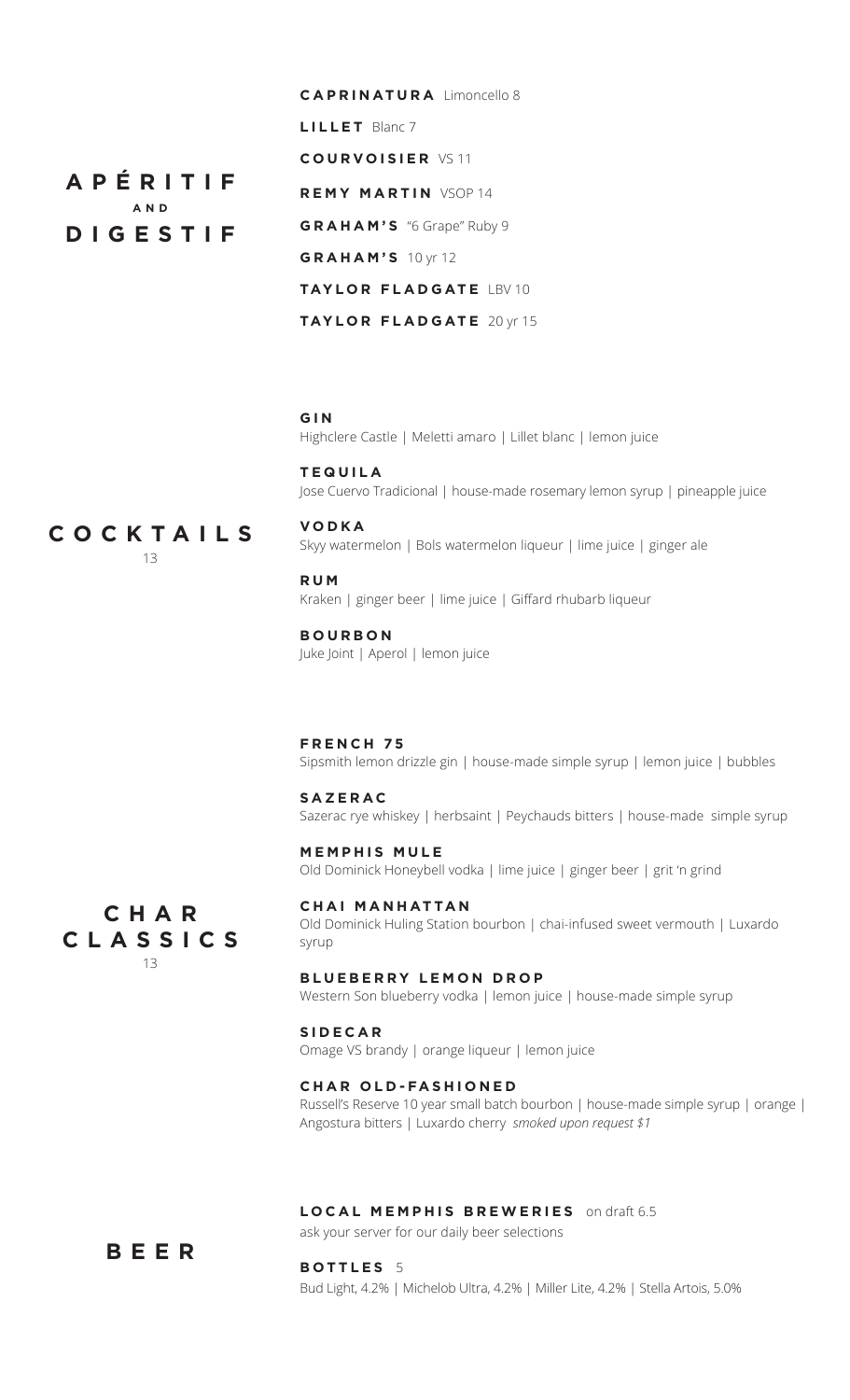# **B y the G lass**

#### **BUBBLES**

Gérard Bertrand "Thomas Jefferson Cuvée" Brut Rosé, Limoux, France 13 / 50 La Marca Prosecco, Veneto, Italy 9 / 34 Chic Cava Rosé, Catalonia, Spain 11 / 42 Summer Water Bubbly Rosé, Central Coast, CA 12 / 46

#### **R os é**

Figuière Magali, Côtes de Provence, France 2020 13 / 50 LaCrema, Monterey, CA 2020 11 / 42

#### **White**

Chardonnay - Château Ste. Michelle "Mimi," Horse Heaven Hills, WA 2018 9 / 34 Chardonnay - Duckhorn, Napa, CA 2020 15 / 58 Chardonnay - Folly of the Beast, Central Coast, CA 2019 11 / 42 Chardonnay - Louis Jadot, Macon-Villages, France 2017 10 / 38 Sauvignon Blanc - Charles Krug, Napa Valley, CA 2021 12 / 46 Sauvignon Blanc - Langlois Château Sancerre, Loire Valley, France 2019 17 / 66 Sauvignon Blanc - Sauvetage, Languedoc, France 2020 12 / 46 Sauvignon Blanc - Sileni, Marlborough, New Zealand 2021 9 / 34 Sauvignon Blanc - Wither Hills, Marlborough, New Zealand 2020 10 / 38 Pinot Grigio - Zenato, Italy 2020 10 / 38 Pinot Gris - Elk Cove, Willamette Valley, OR 2021 11 / 42 Riesling - Selbach-Oster, Mosel, Germany 2019 11 / 42 Moscato - Castello del Poggio, Provincia di Pavia, Italy NV 11 / 42

#### **R e d**

**w ine**

Cabernet Sauvignon - Chop Shop, Central Coast, CA 2020 10 / 38 Cabernet Sauvignon - Daou, Paso Robles, CA 2020 16 / 62 Cabernet Sauvignon - Katherine Goldschmidt, Alexander Valley, CA 2019 14 / 54 Cabernet Sauvignon - Quilt, Napa Valley, CA 2019 18 / 70 Cabernet Sauvignon - Storypoint, Sonoma, CA 2019 9 / 34 Pinot Noir - Böen, Monterey, Sonoma and Santa Barbara counties, CA 2019 12 / 46 Pinot Noir - Diora, "La Petite Grace," Monterey, CA 2019 13 / 50 Pinot Noir - Siduri, Willamette, OR 2020 15 / 58 Pinot Noir - Simple Life, Clarksburg, CA 2019 9 / 34 Merlot - Alexander Valley Vineyards, Alexander Valley, CA 2019 10 / 38 Merlot - Château St. Sulpice, Bordeaux, France 2018 11 / 42 Malbec - Alta Vista, Mendoza, Argentina 2020 9 / 34 Zinfandel - Pedroncelli, "Mother Clone," Sonoma, CA 2019 12 / 46 Moscato - Andrew Quady "Electra," Madera, CA 2021 12 / 46 Cabernet/Syrah/Petit Verdot – Joel Gott, "Palisades," North Coast, CA 2018 11 / 42 Negroamaro/Nero d'Avola - Locations I-1, Tuscany, Italy NV 14 / 54 Valpolicella - Allegrini, Veneto, Italy 2016 12 / 46 Grenache/Syrah/Mourvedre - Cherries & Rainbows, Minervois, France 2020 13 / 50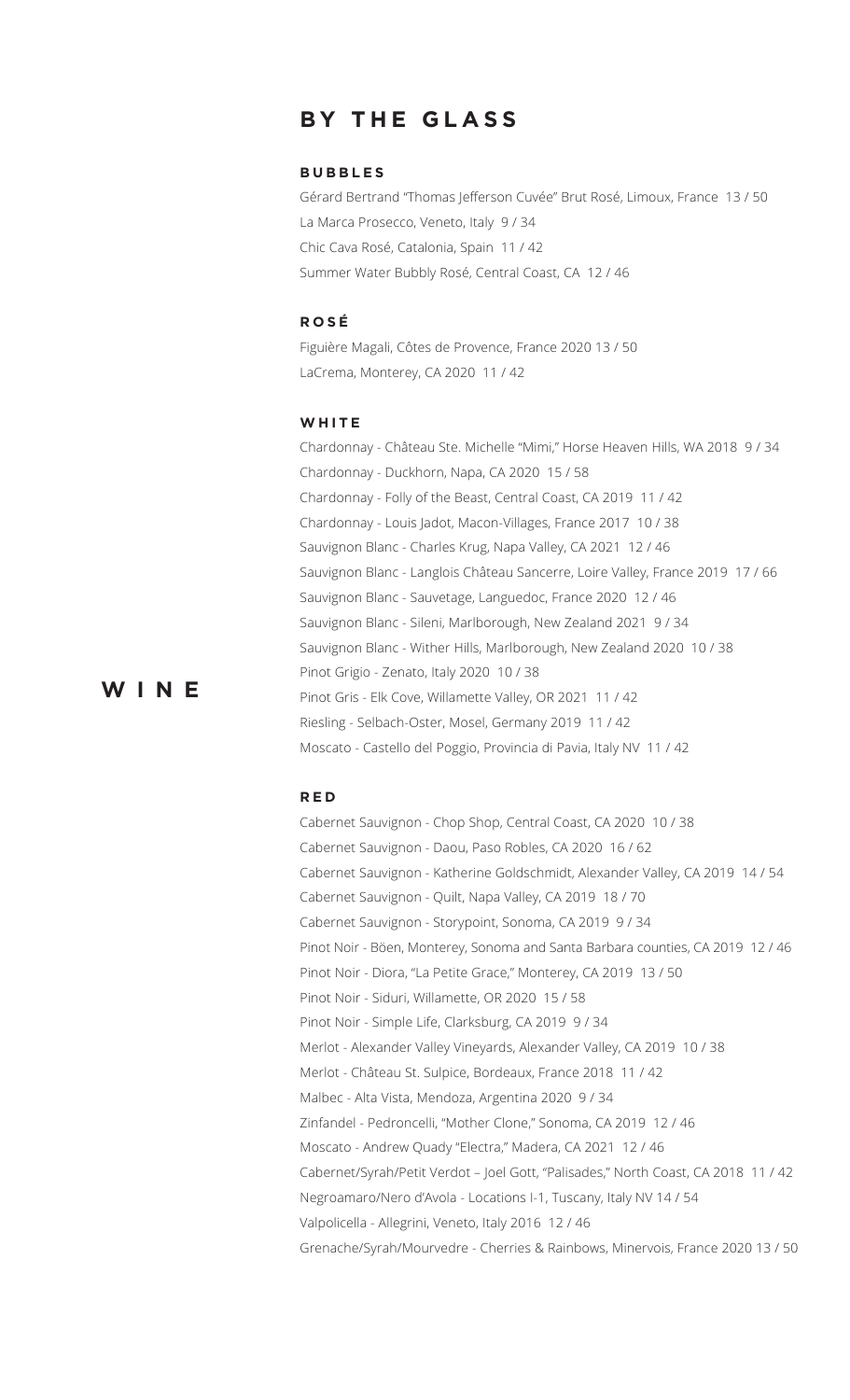# **BY THE BOTTLE**

#### **BUBBLES**

Domaine Carneros "Estate Brut Cuvee," Carneros, CA 72 Heidsieck, Monopole "Blue Top" Brut, Champagne, France 115 Lambert de Seyssel "Petit Royal" Grand Vin, Savoie, France 54 Pol Roger, Brut, Champagne, France 139 Roederer Estate, Brut, Anderson Valley, CA 65 Veuve Cliquot Brut "Yellow Label," Champagne, France 375ml 75

#### **ROSÉ**

Margerum Riviera, Santa Barbara, CA 2021 48 Locations F-5, Provence, France NV 54

#### WHITE

Chablis - Albert Bichot, Domaine Long-Depaquit, Burgundy, France 2019 50 Chardonnay - Jordan, Russian River, CA 2019 85 Chardonnay - Landmark Vineyards, Sonoma, CA 2020 54 Chardonnay - Mer Soleil, Santa Lucia Highland, CA 2020 46 Chardonnay - Patz and Hall, Russian River, CA 2017 110 Chardonnay - Talbott "Kali-Hart," Monterey, CA 2019 42 Chardonnay - Wind Racer, Anderson Valley, CA 2014 99 Sauvignon Blanc - Hall, Napa, CA 2020 50 Grüner Veltliner - Hopler, Burgenland, Austria 2019 42 Viognier - Cline Cellars, North Coast, CA 2018 46

#### **RED**

# WINE

| Cabernet Sauvignon - Chateau Musar, Bekaa Valley, Lebanon 2014 132      |
|-------------------------------------------------------------------------|
| Cabernet Sauvignon - Faust, Napa, CA 2018 125                           |
| Cabernet Sauvignon - Frank Family, Napa, CA 2018 110                    |
| Cabernet Sauvignon - Heitz Cellars, Napa, CA 2016 135                   |
| Cabernet Sauvignon - Jordan, Napa Valley, CA 2017 132                   |
| Cabernet Sauvignon - Oberon, Napa, CA 2019 68                           |
| Cabernet Sauvignon - Paul Hobbs "Crossbarn," Sonoma, CA 2018 118        |
| Cabernet Sauvignon - Rockmere, Napa Valley, CA 2018 160                 |
| Cabernet Sauvignon - Silver Oak, Alexander Valley, CA 2017 168          |
| Cabernet Sauvignon - Waterbrook Reserve, Columbia Valley, WA 2017 65    |
| Cabernet Sauvignon - Z. Alexander Brown "Uncaged," Napa, CA 2017 46     |
| Pinot Noir - Davis Bynum, Russian River, CA 2018 62                     |
| Pinot Noir - Domaine Faiveley, Burgundy, France 2018 58                 |
| Pinot Noir - Duckhorn Goldeneye, Anderson Valley, CA 2019 375ml 74      |
| Pinot Noir - Lachini Estates, Willamette Valley, OR 2018 125            |
| Pinot Noir - The Prisoner, Sonoma, CA 2019 83                           |
| Pinot Noir - Robert Sinskey, Los Carneros, CA 2016 102                  |
| Pinot Noir - VML Winery, Russian River, CA 2018 82                      |
| Merlot - Château Greysac, Médoc Cru Bourgeois, Bordeaux, France 2015 70 |
| Gamay - Domaine Dupeuble, Beaujolais, France 2020 44                    |
| Syrah - Cass Winery, Backbone, Paso Robles, CA 2017 105                 |
| Syrah - Horseshoes & Hand Grenades, OR/WA NV 48                         |
| Syrah - Owen Roe "Ex Umbris," Columbia Valley, WA 2018 68               |
| Shiraz - Molly Dooker "The Boxer," McLaren Vale, Australia 2017 68      |
| Zinfandel - Francis Coppola "Director's Cut," Sonoma, CA 2018 54        |
| Zinfandel - Orin Swift, 8 Years in the Desert, Paso Robles, CA 2020 136 |
| Zinfandel - Robert Biale, Napa Valley, CA 2019 94                       |
| Zinfandel - The Prisoner, Napa, CA 2019 110                             |
| Sangiovese - Coldisole Brunello di Montalcino, Tuscany, Italy 2015 85   |
| Negro Amaro - Copertino Riserva, Italy 2011 38                          |
| Amarone - Famiglia Pasqua DOCG, Veneto, Italy 2015 120                  |
|                                                                         |